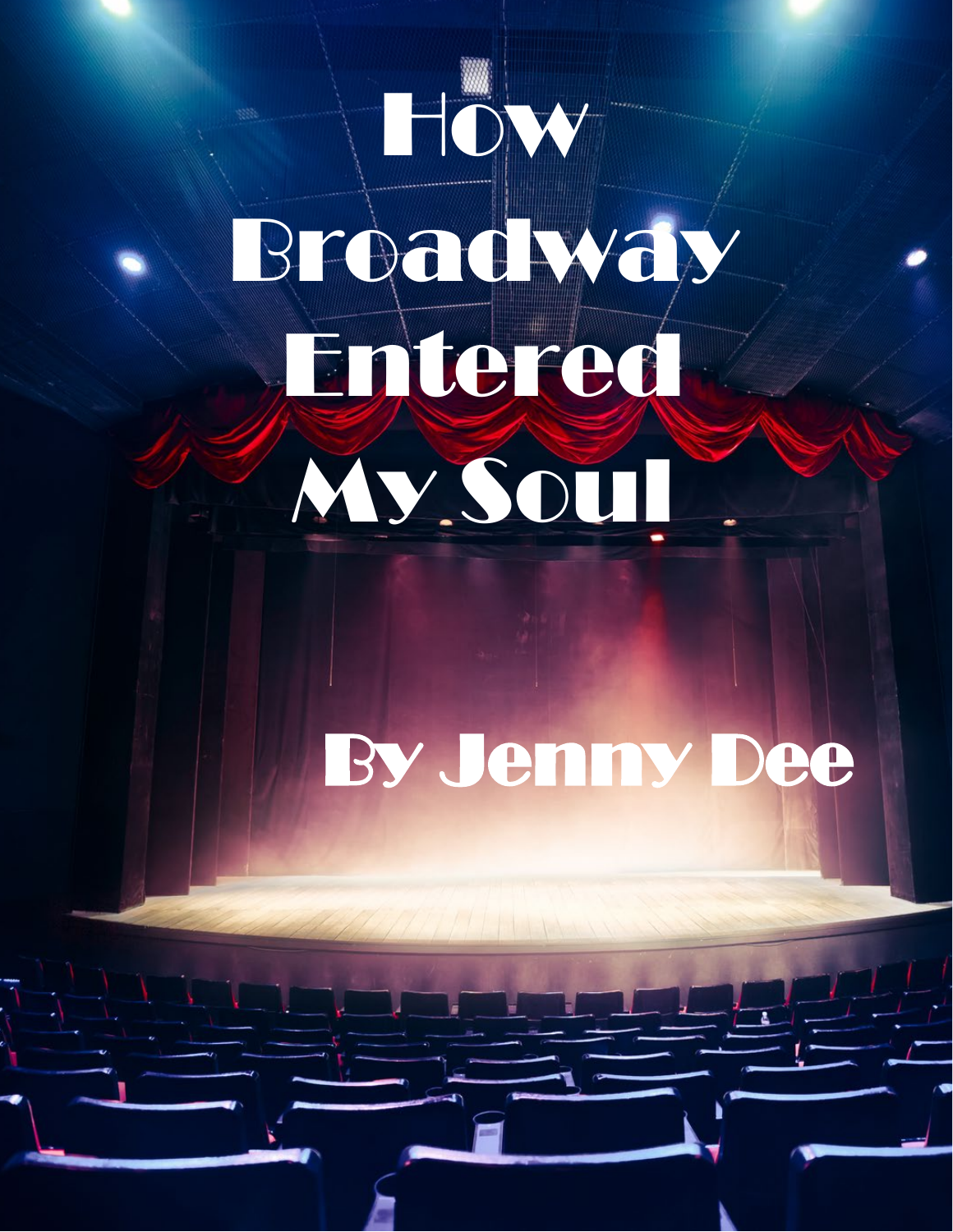I remember the exact moment my love affair for Broadway took hold of my entire heart and soul. It was Christmas, 1990, and after opening all of our presents, there in the tree was a single white envelope with my name on it. Enclosed, a single ticket to Les Miserables in New York City.

I was over the moon with excitement—excitement which grew exponentially when my Nanny found a matching white envelope in her tree with her own ticket. I was going to Broadway with Nanny, my most favorite person in the entire world, and I just couldn't believe it.

I'll never forget entering the fancy theater with its golden ropes and red velvety seating and décor. Lights were strung throughout the hall and theater-goers lined the seats with anxious anticipation.

I had no idea what to expect; I just knew that whatever Les Mis, as they called it, was about, I was ready to fall in love.

And I did. Seeing a story come to life with music, dance and dramatic interpretation was more than my heart could take. Nanny was equally moved by the awe of it all, and I'm still not sure if it was the show or the company (or both), but it was hands down, one of the greatest memories of my entire life.

I have since been to over 30 Broadway and off-Broadway shows, ranging from Disney masterpieces to little known plays. I still get the goosebumps whenever I see a live performance—and I have since realized that this love goes deeper than watching.

Ever since that first show, I wanted to be on that stage.

Now, realistically, I had neither the singing chops nor the talent to pull that off. Being on Broadway wasn't actually a "dream," but I was mesmerized about being in the spotlight, shining on stage somehow. I'd since come to wish I could be part of the drama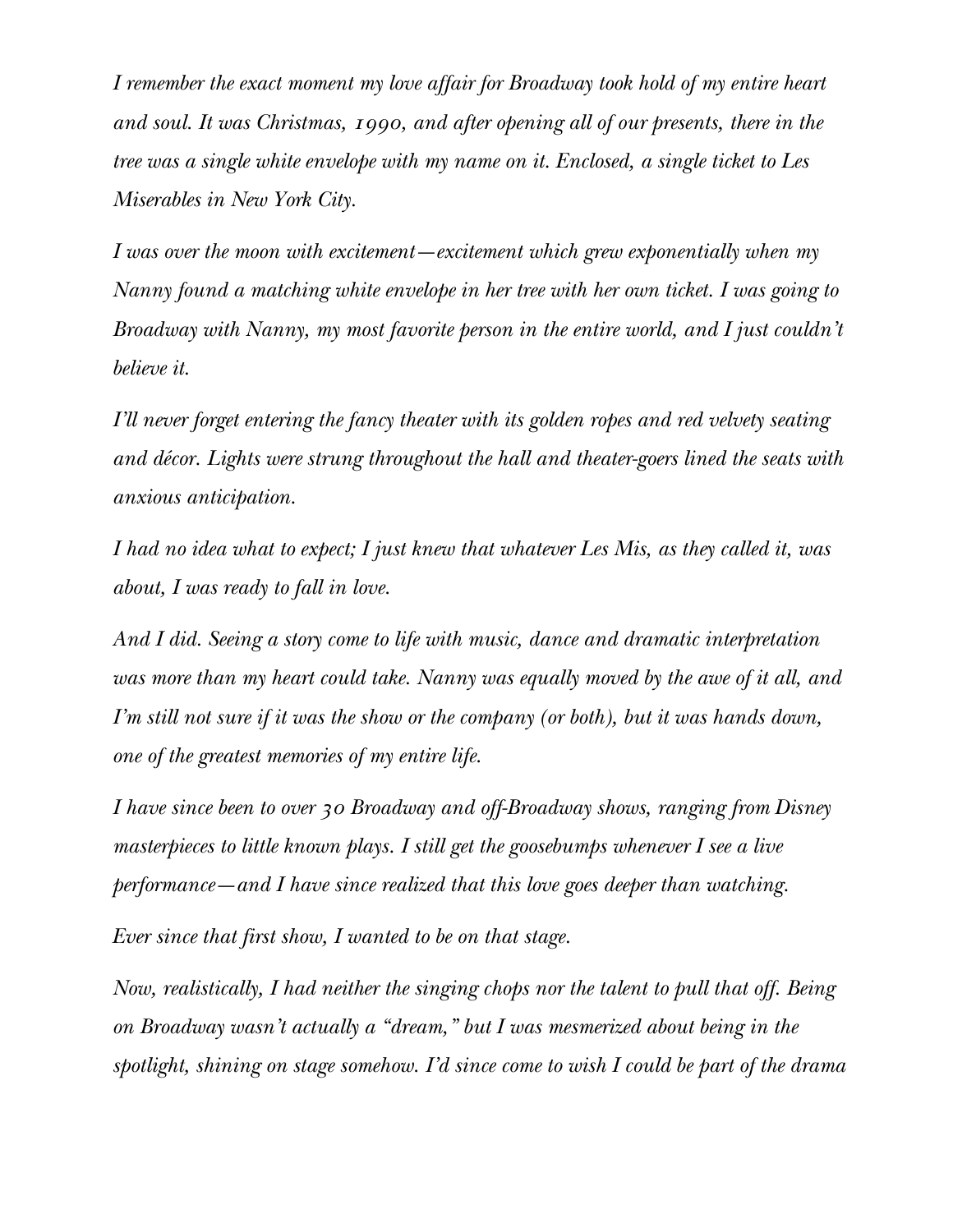department in high school, but too many fears and insecurities kept me from even trying to be on stage somehow.

As I grew older, and found myself managing meetings for my company, slowly but surely, I was forced into a state of at least complacency and compliance having to give speeches to my work crowd. But a little hope and passion was growing inside me; I came to love that little bit of spotlight the professional meetings gave me.

Fears dwindled and a spark ignited as I was encouraged to fully run and host these meetings, and then star in an online astrology "show," After Dark. I was an actual talk show hostess for that, where I designed the show themes, gathered guests and conducted interviews once a week. There was no going back for me after that; the video bug had bit, and I wanted more than anything to be present and a part of something bigger.

Cue my move to California, and my daughter's own love for musical theater, and I soon found myself in a place I never expected: on stage in a parent show.

I remember the first night so vividly. I almost threw up at home and called the whole thing off. I literally had to force myself to show up to the first rehearsal, with a song ready to audition with, in front of people I didn't know. Not a single soul, and it was both petrifying and exhilarating at the same time.

I'm glad I pushed myself outside of that comfort zone, because that single experience has led to a full-on love affair of performing. My very first role was Gingy from Shrek, and when I tell you I had that voice down, and delivered the most dramatic performance of "not my gumdrop buttons!" to the audience's satisfaction, I'm not kidding. I soaked it in. The costumes. The lights. The music. Okay, not the dancing so much, but I'm working on becoming better at that. But the people—oh the kindred spirits I got to play with!—they made the experience even more magical than I ever expected.